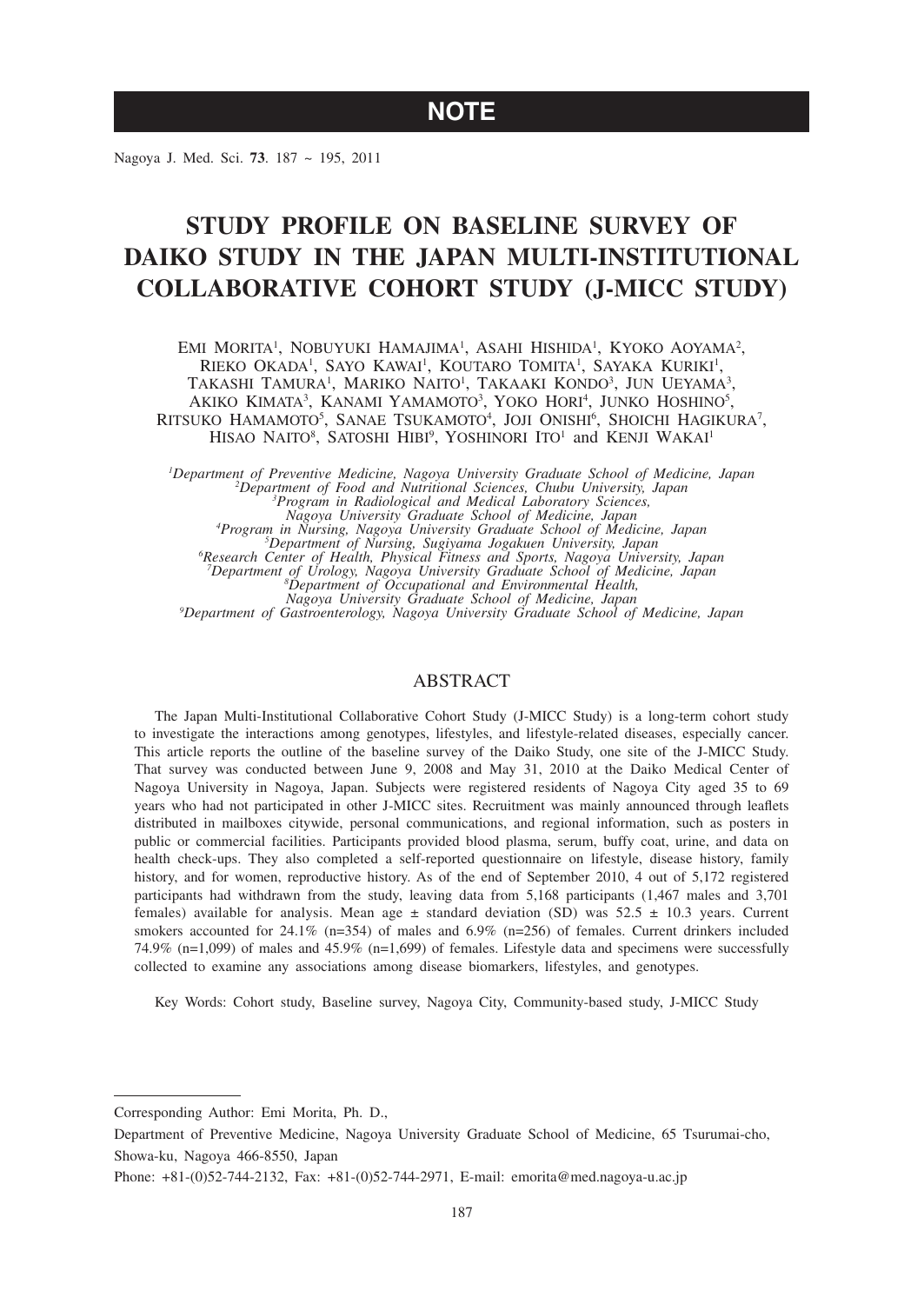## INTRODUCTION

The Japan Multi-Institutional Collaborative Cohort Study (J-MICC Study) is a long-term cohort study investigating the interactions among genotypes, lifestyles, and lifestyle-related diseases, especially cancer.<sup>1-3)</sup> Twelve affiliated universities/institutes have participated in the study.<sup>4-5)</sup> Details of the J-MICC Study have been previously described.1)

The Nagoya University Graduate School of Medicine team enrolled participants from two regions: the West-Central areas of Shizuoka Prefecture<sup>5)</sup> and Nagoya City. The study profile of the baseline survey in the former has been previously published.<sup>5)</sup> The latter was the Daiko Study, which was named after the enrollment locale, the Daiko Medical Center of Nagoya University. Participant recruitment started at the Center on June 9, 2008 after a pilot enrollment of 2 participants on May 30, 2008, and ended on May 31, 2010. The study was expected to enroll 5,000 participants. The Center is located in the Higashi Ward of Nagoya, located in the central area of Honshu Island in Japan. Nagoya is Japan's fourth largest city, with over 2,250,000 citizens.6) This paper describes the study profile of the baseline survey and the characteristics of participants in the Daiko Study.

## **METHODS**

### *Recruitment and participants*

The J-MICC Study and Daiko Study were both approved by the Ethics Review Committee of the Nagoya University School of Medicine (approved numbers were 253 and 618, respectively). Subjects were residents with a certificate of residence, excluding foreign resident registrations, in Nagoya City aged 35 to 69 years at the time of enrollment, who had not participated in other J-MICC Study sites.<sup>7)</sup> The existence of certificates of residence will be confirmed in a followup period to identify any who were deceased. As the results of inquiries about a certificate of residence, participants without such a certificate will be excluded from the cohort.

Participants were recruited mainly through a citywide mailbox distribution of leaflets, personal communications, and regional information (e.g., posters in public or commercial facilities). We distributed leaflets throughout the entire area (16 wards) of Nagoya at least once, and repeatedly in 7 wards (Higashi, Moriyama, Chikusa, Kita, Meito, Tenpaku, and Atsuta) near the Daiko Medical Center. The main channel of personal communication was that by participants who were asked to hand out leaflets to family members and acquaintances. Recruitment of the study was also reported in a newspaper on October 20, 2008, and via a TV program on June 28, 2009.

Enrollment took place 4 days per week between June and December 2008 and 3 days per week between January 2009 and May 2010. In total, 273 days, including a pilot enrollment day in May 2008, were opened. Enrollment stopped from mid-March to mid-April 2010, since the expenditures were not sanctioned by the research grant in the term due to the end and beginning of the fiscal year.

Although recruitment was set at a maximum of 25 individuals per day, we enrolled 26 individuals in 10 days; 27 in 8 days; and 28 in 4 days. On 199 out of 201 enrollment days (November 8, 2008 to May 31, 2010) participants were asked how they learned about the study.

## *Informed consent process*

Potential candidates who called, faxed, or e-mailed the survey office received a set of documents on the study via mail. We set up appointments for them to visit the Daiko Medical Center.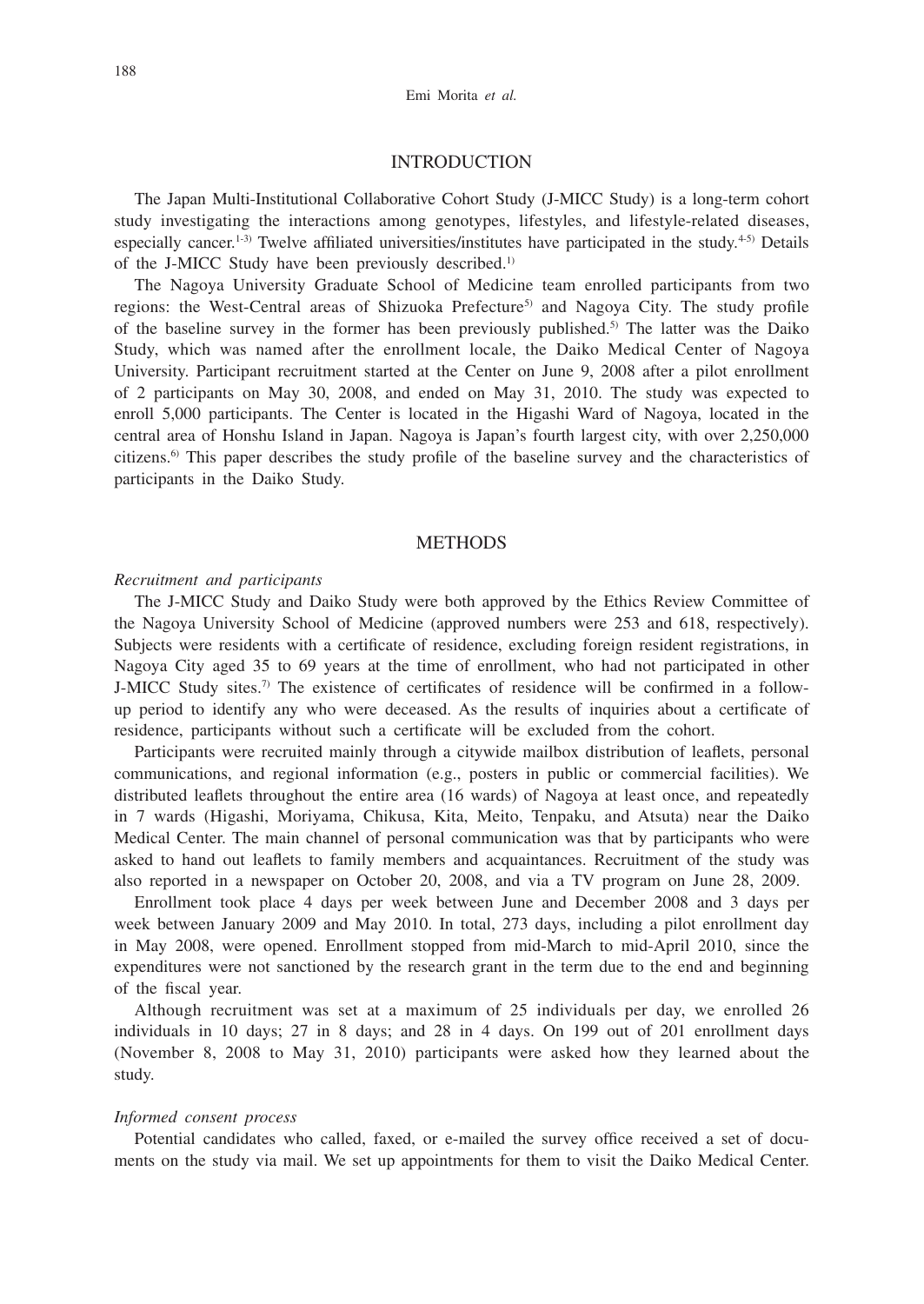On the day of the visit, up to 9 candidates per session watched a 10-minute video outlining the J-MICC/Daiko Study. Each person was individually asked for written informed consent, which was provided by those who understood the study outline. The agreement included: 1) permission to use information on lifestyle, disease history, and family history collected from the self-administered questionnaire; 2) permission to use laboratory data obtained from the health checkup, 3) donation of blood and urine specimens, 4) permission to do genotyping from the donated blood, and 5) follow-up until 2025 for cancer diagnosis and/or death from any cause. Those who agreed to all of the above were registered.

#### *Lifestyle data*

The questionnaire in the Daiko Study covered employment, hobbies, mental health status, dental health, long-term care of family member(s) at home, exposure to insecticides, pollinosis, and staying and/or walking in forested areas (*shinrin-yoku*). It also included questions common to those in the J-MICC Study.1) Participants were requested to complete all questions at home. On enrollment day, trained staff went over the questionnaires with participants face-to-face to ensure completeness, consistency, and accuracy. Participants were free to refuse to answer specific questions.

#### *Biospecimens*

From those fasting overnight, peripheral blood was drawn in the morning with three 7-ml vacuum tubes; 2 tubes for serum and 1 with EDTA-Na for plasma and buffy coat. The serum was first separated for participants' health checkup and then distributed among 10 tubes (300  $\mu$ ) per tube). We separated plasma into 8 tubes  $(300 \text{ µl}$  per tube), and buffy coat into 2  $(300 \text{ µl}$ per tube). Four serum tubes, 4 plasma tubes, and 1 buffy coat tube were stored for the common use of J-MICC Study. The remainder plus 1 tube to extract DNA were stored for proper Daiko Study, as were 2 tubes with 1 ml urine that we collected. All tubes were stored at  $-80^{\circ}$ C at the Nagoya University Graduate School of Medicine.

For health checkups of participants, blood was tested for total cholesterol, HDL cholesterol, triglycerides, creatinine, uric acid, AST, ALT, and  $\gamma$ -GTP. Blood tests were conducted at SRL Co., Ltd., Tokyo. Urinalyses (e.g., protein, glucose, occult blood, urobilinogen, bilirubin) were conducted with Uropaper III "Eiken" (Otsuka Pharmaceutical Co., Ltd., Tokyo). Anti-*H. pylori* antibody was examined with urine (Rapiran™). Participants' blood pressure was measured twice, in a seated position using a standard automated blood pressure measurement monitor, HEM-1000 (Omron, Japan). They were given a 5-minute rest before the first measurement and another two-minute rest before the second. Anthropometric data included body measurements (height, weight, and abdominal circumference). Results were sent to participants within 2 weeks, and have been used for research purposes.

#### *Staff*

On each enrollment day, 13 or 14 staff members were engaged with enrollments and health checkups. A total of 74 staff members (29 researchers, 5 technicians, 22 nurses, and 18 assistants) contributed to the study. Two individuals per enrollment day performed office work (e.g., answered the phones and responded to those who came to the reception desk). Five to 6 individuals performed tasks related to data collection (e.g., explaining the outline of the study, confirming informed consent, measuring height and weight, checking questionnaires, and consulting for the health checkup). Two people drew blood and measured blood pressure, 2 examined urine samples, and 2 dispensed blood samples.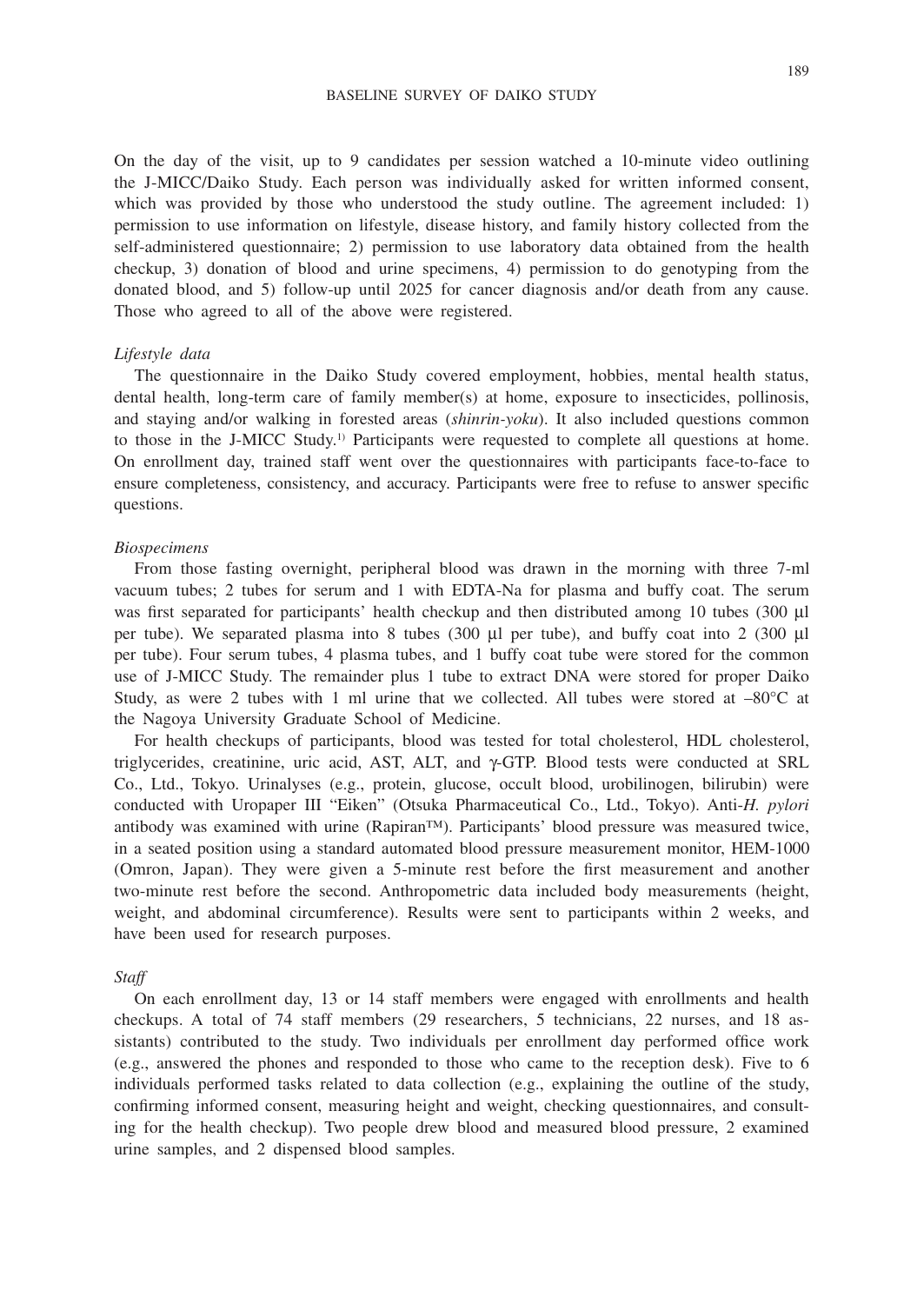## RESULTS

## *Participation rate*

By the end of May 2010, 5,172 participants had been recruited, after a total of 2,216,900 leaflets were distributed throughout Nagoya. They accounted for 0.49% of the 1,063,091 registered residents of Nagoya City aged 35 to 69 years on October 1, 2009.<sup>6)</sup> Both males  $(0.42\%)$  and females (0.80%) in the 65–69 year age group had the highest participation rate, and males  $(0.19\%)$  and females  $(0.62\%)$  in the 40–44 year age group had the lowest.<sup>6)</sup>

The largest number of participants were from the Moriyama Ward (n=999), while the highest participation rate was from the Higashi Ward (2.4% of residents aged 35–69 years on October 1, 2009).6) Registration of participants by month is shown in Figure 1. Excluding start-up enrollment days in June 2008, the mean number of participants per enrollment day was 19.3. In both 2008 and 2009, participation in August was low. We drew the largest number of participants in November 2008, the month after information about the study appeared in the newspaper.

In the total enrollment period, only fewer than 10 candidates refused to participate after they received an explanation of the outline of the study when they visited the Center for participation.

#### *Utility of media for recruitment*

Table 1 shows the percentage of media used by participants to know about the study. The majority (65.6%) learned about the Daiko Study by posted leaflets. Personal communications, such as the hearsay from former participants, attracted 25.7% of participants.

#### *Gender and age distribution*

Data from 4 participants who withdrew from the study at the end of September 2010 were deleted, and their samples were disposed of. Data from the remaining 5,168 participants (1,467 males and 3,701 females) were used in the analyses. Mean age  $\pm$  standard deviation (SD) was  $52.5 \pm 10.3$  years.



**Fig. 1** Number of participants per month, including two from a pilot enrollment in May 2008. The survey was suspended from mid-March to mid-April 2010.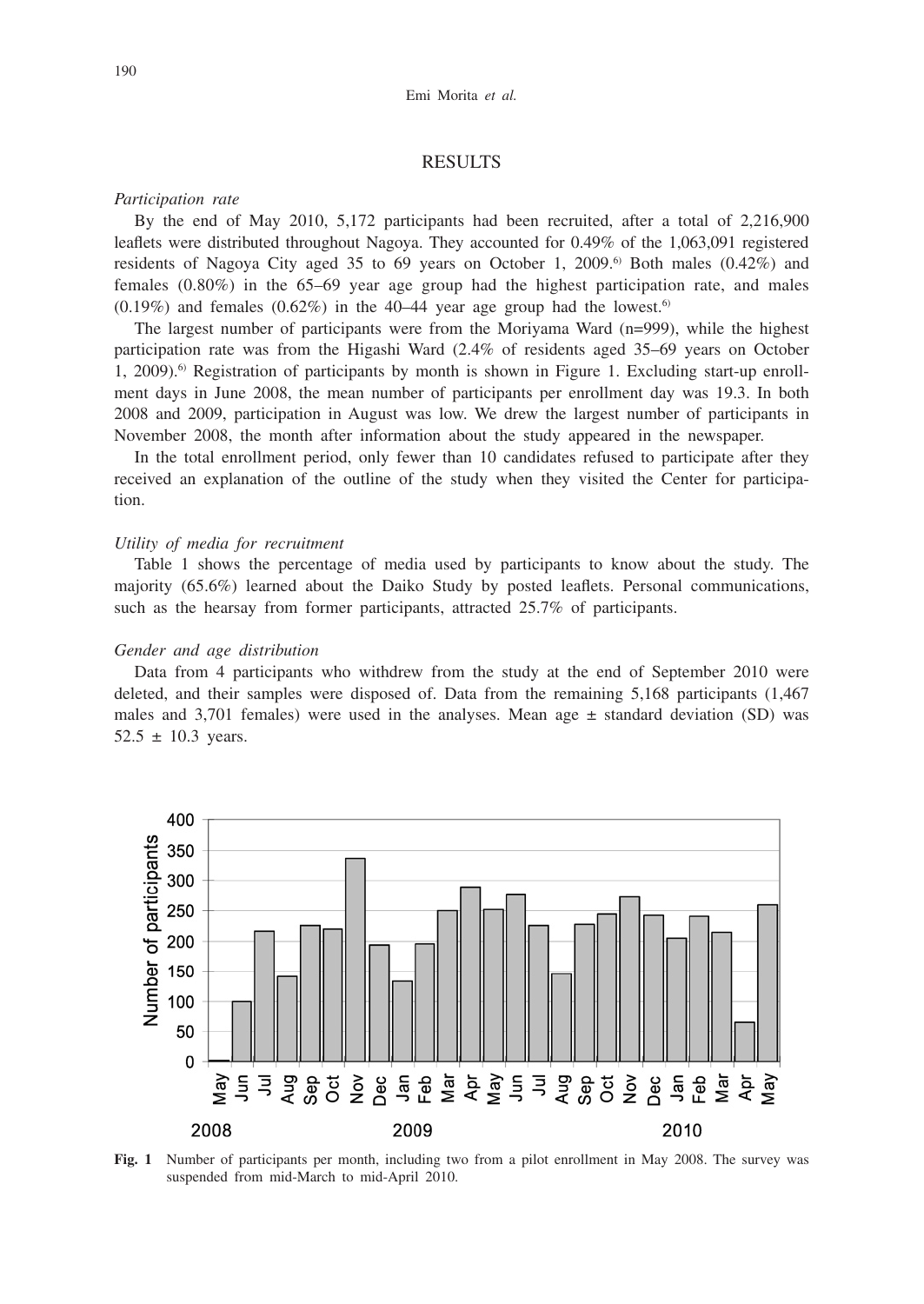## BASELINE SURVEY OF DAIKO STUDY

| Media                             | n     | (%)    |  |
|-----------------------------------|-------|--------|--|
| Leaflets distributed to mailboxes | 2,722 | (65.6) |  |
| Personal communications           | 1,065 | (25.7) |  |
| Leaflets (Other)                  | 76    | (1.8)  |  |
| Newspaper                         | 64    | (1.5)  |  |
| Web page of Daiko Study           | 24    | (0.6)  |  |
| Postings at Daiko Medical Center  | 15    | (0.4)  |  |
| Other                             | 104   | (2.5)  |  |
| No answer                         | 158   | (3.8)  |  |

**Table 1** Sources of information in the Daiko Study

\* 4152 participants were questioned during 199 out of 201 enrollment days from November 8, 2008 to May 31, 2010.

\* 76 participants had duplicate responses.



## Years

**Fig. 2** Number of participants by gender and age group

The distribution of participants by age and gender is shown in Figure 2. In all age groups, there were more than twice as many females as males, with more males in the older age groups. Female participants were evenly distributed across all age groups.

## *Smoking status and alcohol consumption*

Smoking status by gender and age group is shown in Table 2. Current smokers accounted for 24.1% (n=354) of males and 6.9% (n=256) of females. Alcohol consumption is presented in Table 3. Drinkers were defined as those who consumed alcohol at least once per month. 74.9% of male participants (n=1,099) were current drinkers; for females, the figure was  $45.9\%$  (n=1,699).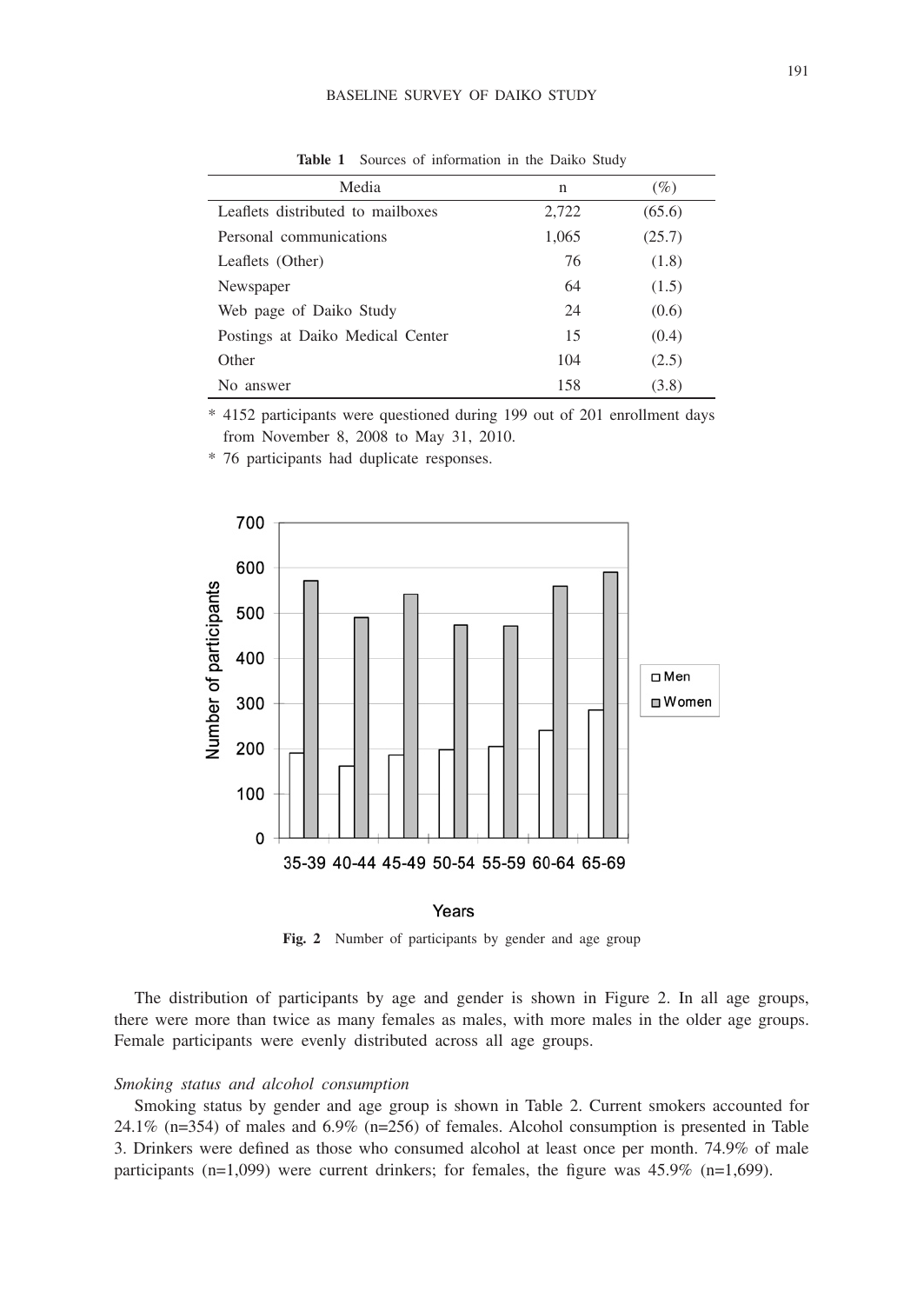|           |             |         |             | Smoking Status |             |       |
|-----------|-------------|---------|-------------|----------------|-------------|-------|
| Years     |             | Current |             | Former         |             | Never |
|           | $\mathbf n$ | $\%$    | $\mathbf n$ | $\%$           | $\mathbf n$ | $\%$  |
| Male      |             |         |             |                |             |       |
| $35 - 39$ | 52          | 27.2%   | 57          | 29.8%          | 82          | 42.9% |
| $40 - 44$ | 44          | 27.3%   | 46          | 28.6%          | 71          | 44.1% |
| $45 - 49$ | 51          | 27.4%   | 72          | 38.7%          | 63          | 33.9% |
| $50 - 54$ | 47          | 23.9%   | 77          | 39.1%          | 73          | 37.1% |
| $55 - 59$ | 51          | 24.8%   | 97          | 47.1%          | 58          | 28.2% |
| $60 - 64$ | 58          | 24.1%   | 122         | 50.6%          | 61          | 25.3% |
| $65 - 69$ | 51          | 17.9%   | 168         | 58.9%          | 66          | 23.2% |
| Total     | 354         | 24.1%   | 639         | 43.6%          | 474         | 32.3% |
| Female    |             |         |             |                |             |       |
| $35 - 39$ | 56          | 9.8%    | 79          | 13.8%          | 437         | 76.4% |
| $40 - 44$ | 26          | 5.3%    | 45          | 9.2%           | 419         | 85.5% |
| $45 - 49$ | 47          | 8.7%    | 66          | 12.2%          | 430         | 79.2% |
| $50 - 54$ | 44          | 9.3%    | 59          | 12.5%          | 370         | 78.2% |
| $55 - 59$ | 33          | 7.0%    | 54          | 11.4%          | 385         | 81.6% |
| $60 - 64$ | 28          | 5.0%    | 43          | 7.7%           | 489         | 87.3% |
| $65 - 69$ | 22          | 3.7%    | 40          | 6.8%           | 528         | 89.5% |
| Total     | 256         | 6.9%    | 386         | 10.4%          | 3,058       | 82.6% |

Table 2 Smoking status by gender and age group

\*Data were not available on one female participant

|           |             |         | Alcohol consumption |         |             |       |  |
|-----------|-------------|---------|---------------------|---------|-------------|-------|--|
| Years     |             | Current |                     | Former  | Never       |       |  |
|           | $\mathbf n$ | $\%$    | $\mathbf n$         | $\%$    | $\mathbf n$ | $\%$  |  |
| Male      |             |         |                     |         |             |       |  |
| $35 - 39$ | 128         | 67.0%   | $\mathfrak{2}$      | 1.0%    | 61          | 31.9% |  |
| $40 - 44$ | 127         | 78.9%   | 3                   | 1.9%    | 31          | 19.3% |  |
| $45 - 49$ | 140         | 75.3%   | 6                   | 3.2%    | 40          | 21.5% |  |
| $50 - 54$ | 153         | 77.7%   | 5                   | 2.5%    | 39          | 19.8% |  |
| $55 - 59$ | 149         | 72.3%   | 8                   | 3.9%    | 49          | 23.8% |  |
| $60 - 64$ | 183         | 75.9%   | 9                   | 3.7%    | 49          | 20.3% |  |
| $65 - 69$ | 219         | 76.8%   | 12                  | 4.2%    | 54          | 18.9% |  |
| Total     | 1,099       | 74.9%   | 45                  | 3.1%    | 323         | 22.0% |  |
| Female    |             |         |                     |         |             |       |  |
| $35 - 39$ | 307         | 53.7%   | 15                  | 2.6%    | 250         | 43.7% |  |
| $40 - 44$ | 244         | 49.8%   | 11                  | 2.2%    | 235         | 48.0% |  |
| $45 - 49$ | 275         | 50.7%   | 9                   | 1.7%    | 258         | 47.6% |  |
| $50 - 54$ | 247         | 52.2%   | 5                   | 1.1%    | 221         | 46.7% |  |
| $55 - 59$ | 206         | 43.6%   | 7                   | 1.5%    | 259         | 54.9% |  |
| $60 - 64$ | 217         | 38.8%   | 9                   | $1.6\%$ | 334         | 59.6% |  |
| $65 - 69$ | 203         | 34.3%   | 4                   | $0.7\%$ | 384         | 65.0% |  |
| Total     | 1,699       | 45.9%   | 60                  | 1.6%    | 1,941       | 52.5% |  |

Table 3 Alcohol consumption by gender and age group

\*Data were not available on one female participant.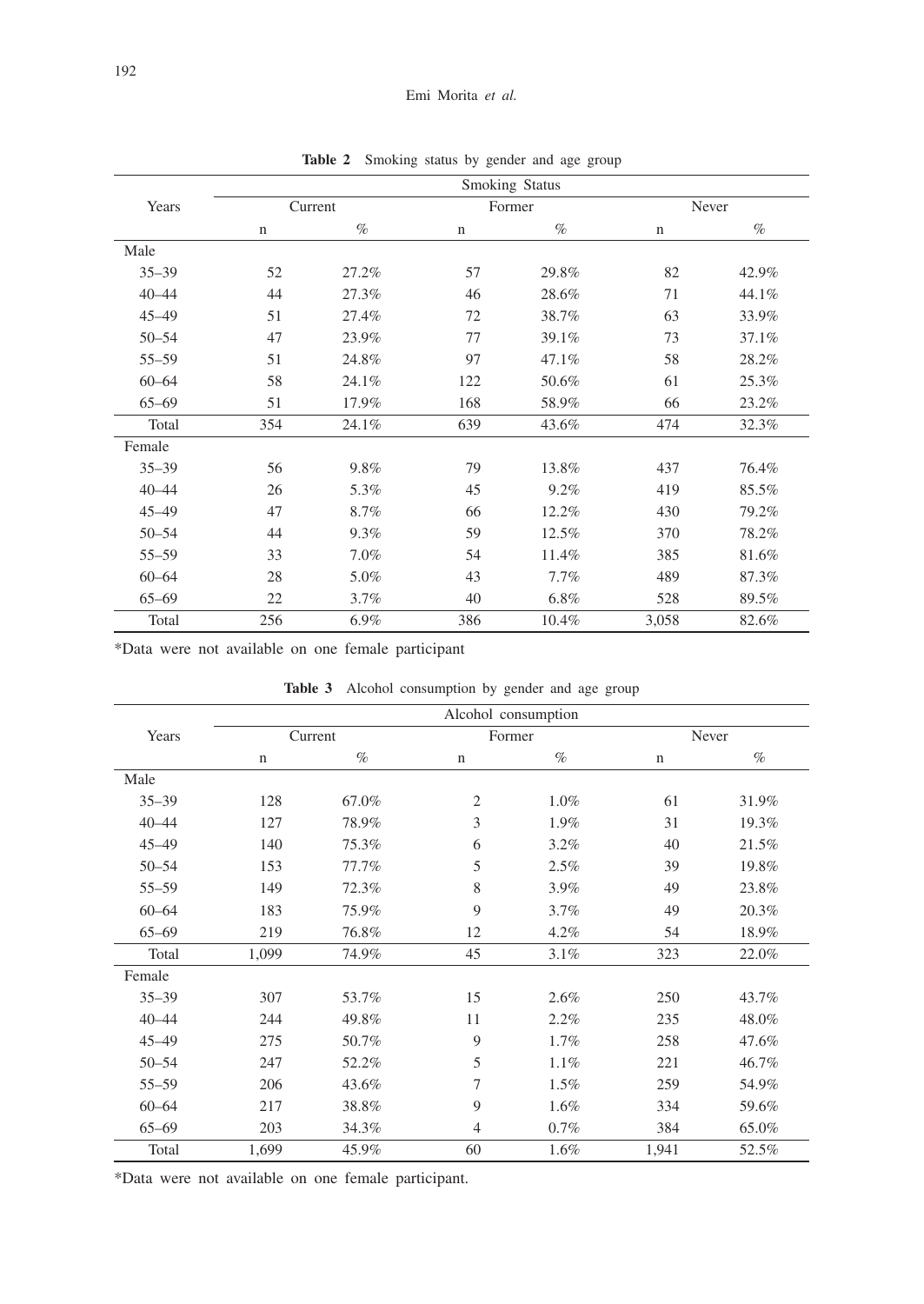#### *Cancer history*

Forty-four males (3.0%) and 166 females (4.5%) reported a history of cancer in the selfadministrated questionnaire; 7 males  $(0.5\%)$  and 24 females  $(0.6\%)$  were receiving treatment at the time of enrollment. Twenty-seven participants (0.5%) did not respond to the question on cancer history. Colorectal cancer was the most common cancer in men (n=12), followed by cancers of the bladder  $(n=7)$  and stomach  $(n=6)$ . In females, breast cancer  $(n=64)$  was most frequently reported, followed by uterine (n=39) and colorectal cancer (n=17).

#### *Laboratory data*

Data on blood tests came from 5,164 participants after the exclusion of 4 individuals who withdrew from the study and 4 with unsuccessful blood draws. The mean, standard deviation, minimum and maximum values from the selected laboratory tests, as well as the percentages of those with measurements outside the normal range, are presented according to gender in Tables 4 and 5. The cutoff points for laboratory data were arbitrarily determined, and were the same as those in the Shizuoka Area of the J-MICC Study,<sup>5)</sup> except that the cutoff point for creatinine in females differed. The blood samples were first used for health check-ups, and then the remainder was stored for research proposes. Therefore, samples from 5,152 participants were available for DNA analysis, because the quantities of blood samples from another 12 participants were insufficient for research purposes.

## DISCUSSION

During 2 years, we enrolled 5,172 participants in the Daiko Study, they included 0.49% of the targeted residents. In comparison, the Saga J-MICC Study recruited 19.7% of the targeted residents in Saga City, which is located in the southern part of Japan.4) In the Saga J-MICC Study, all candidates with their name and addresses were contacted by mail. This was an effective approach in Saga City. However, we judged that recruitment mainly via posted leaflets without

|                   | $\mathbf n$ | Mean  | <b>SD</b> | Min            | Max   | Ranges out of standard values |      |            |      |
|-------------------|-------------|-------|-----------|----------------|-------|-------------------------------|------|------------|------|
|                   |             |       |           |                |       | Range                         | $\%$ | Range      | $\%$ |
| <b>BMI</b>        | 1,467       | 23.2  | 3.1       | 15.7           | 52.8  | < 18.5                        | 3.7  | $25.0 \le$ | 24.7 |
| DBP <sup>a)</sup> | 1,467       | 78.8  | 12.3      | 43.5           | 132.5 | $90.0 - 94.5$                 | 8.5  | $95.0 \le$ | 9.9  |
| SBP <sub>a</sub>  | 1.467       | 126.6 | 18.7      | 83.5           | 216.5 | 140.0-159.5                   | 16.1 | $160 \le$  | 6.1  |
| T-C               | 1.467       | 204.1 | 32.5      | 102            | 347   | $220 - 279$                   | 28.6 | $280 \le$  | 1.6  |
| $HDL-C$           | 1,467       | 56.4  | 14.1      | 26             | 160   | $40 - 49$                     | 27.9 | < 40       | 7.6  |
| TG                | 1.467       | 128.1 | 100.4     | 18             | 1,268 | $150 - 199$                   | 11.3 | $200 \le$  | 14.1 |
| <b>AST</b>        | 1.467       | 23.1  | 13.4      | 12             | 415   | $40 - 49$                     | 1.9  | $50 \le$   | 1.8  |
| <b>ALT</b>        | 1.467       | 23.3  | 32.0      | $\overline{4}$ | 1,111 | $40 - 49$                     | 4.3  | $50 \le$   | 5.0  |
| $\gamma GTP$      | 1,467       | 46.2  | 56.0      | 9              | 714   | $70 - 99$                     | 7.4  | $100 \leq$ | 7.0  |
| <b>UA</b>         | 1,467       | 6.0   | 1.2       | 0.8            | 10.4  | < 3.0                         | 0.5  | $7.0 \le$  | 19.8 |
| Creatinine        | 1,467       | 0.8   | 0.2       | 0.5            | 6.8   | $1.10 - 1.29$                 | 1.8  | $1.30 \le$ | 0.4  |

**Table 4** Body mass index, blood pressure, and blood tests in males

BMI: body mass index (kg/m<sup>2</sup>); DBP: diastolic blood pressure (mmHg); SBP: systolic blood pressure (mmHg); T-C: total cholesterol (mg/dl); HDL-C: HDL cholesterol (mg/dl); TG: triglyceride (mg/dl); AST (U/l); ALT (U/l); γGTP (U/l); UA: uric acid (mg/dl); and creatinine (mg/dl)

a) Average of two measurements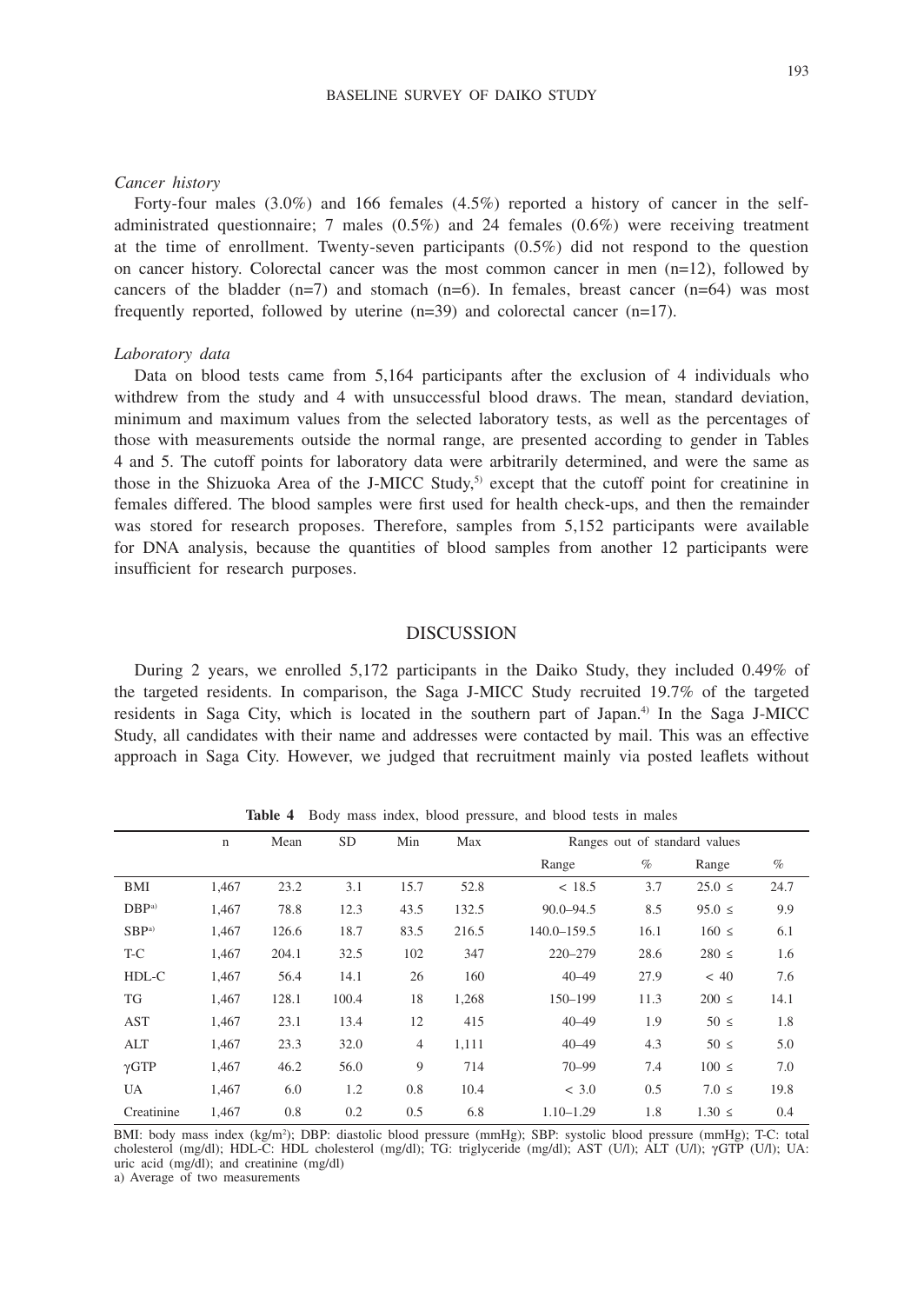|                  | $\mathbf n$ | Mean  | <b>SD</b> | Min  | Max   | Ranges out of standard values |      |             |      |
|------------------|-------------|-------|-----------|------|-------|-------------------------------|------|-------------|------|
|                  |             |       |           |      |       | Range                         | $\%$ | Range       | $\%$ |
| BMI              | 3,700       | 21.1  | 3.0       | 11.5 | 41.5  | < 18.5                        | 16.3 | $25.0 \le$  | 9.5  |
| DBP <sub>a</sub> | 3,701       | 69.6  | 11.4      | 36.0 | 131.0 | $90.0 - 94.5$                 | 2.4  | $95.0 \le$  | 2.6  |
| SBP <sub>a</sub> | 3,701       | 114.4 | 18.7      | 71.5 | 251.0 | 140.0-159.5                   | 7.3  | $160 \le$   | 2.6  |
| T-C              | 3,697       | 210.1 | 34.8      | 105  | 388   | $220 - 279$                   | 35.4 | $280 \le$   | 2.8  |
| $HDL-C$          | 3,697       | 68.4  | 14.8      | 30   | 140   | $40 - 49$                     | 7.8  | ~< 40       | 0.9  |
| TG               | 3,697       | 82.1  | 51.5      | 18   | 1,558 | 150-199                       | 4.6  | $200 \le$   | 2.4  |
| <b>AST</b>       | 3,697       | 20.2  | 7.4       | 6    | 259   | $40 - 49$                     | 0.6  | $50 \le$    | 0.5  |
| <b>ALT</b>       | 3,697       | 16.0  | 9.8       | 1    | 195   | $40 - 49$                     | 1.2  | $50 \le$    | 0.9  |
| $\gamma GTP$     | 3,697       | 22.1  | 25.1      | 5    | 918   | $70 - 99$                     | 1.6  | $100 \leq$  | 1.0  |
| UA               | 3,697       | 4.3   | 0.9       | 0.4  | 9.8   | < 3.0                         | 5.3  | $7.0 \leq$  | 0.8  |
| Creatinine       | 3,697       | 0.6   | 0.1       | 0.3  | 1.1   | $0.80 - 0.99$                 | 1.8  | $1.00 \leq$ | 0.1  |

Table 5 Body mass index, blood pressure, and blood tests in females

BMI: body mass index (kg/m2 ); DBP: diastolic blood pressure (mmHg); SBP: systolic blood pressure (mmHg); T-C: total cholesterol (mg/dl); HDL-C: HDL cholesterol (mg/dl); TG: triglyceride (mg/dl); AST (U/l); ALT (U/l);  $\gamma$ GTP (U/l); UA: uric acid (mg/dl); and creatinine (mg/dl) a) Average of two measurements

names and addresses was the best choice for our region, since doing otherwise would involve difficulties in obtaining names and addresses of all candidates in Nagoya City.

The Higashi Ward, in which the Daiko Medical Center is located, had the highest participation rate, indicating that convenience probably played some role. Participation rates also depended on convenience in the Saga J-MICC Study, $4$ <sup>)</sup> where enrollment places were moved to several different areas of the city.

Personal communication was also an effective means of recruitment. As many as 25.7% of participants learned about the study from former participants. Newspaper also contributed to recruitment; the highest enrollment occurred in the month after a newspaper reported the study. August was the lowest month, most likely due to the hot climate and summer vacations. Although data on why participants were interested in the study was not available, the reports of participants on their own anti-*H. pylori* antibody tests (an item not included in the usual health check-ups) seemed to encourage them to participate.

In this study, the number of male participants was lower than that among females. The relative small number of male samples would prove to be one of the limitations of stratified analysis by gender or of male-specific cancers in the future.

In conclusion, in the Daiko Study, which was a part of the J-MICC Study, lifestyle data and specimens were successfully collected from more than 5,000 participants. A secondary survey targeting the participants in this study has been planned for 2014. Deaths and cancer occurrences will be followed up until 2025.

## ACKNOWLEDGMENTS

The authors wish to thank Ms. Taeko Ito, Ms. Junko Ando, Ms. Mariko Nakano and the entire staff for their cooperation in collecting data. This study was supported, in part, by Grants-in-Aid for Scientific Research from the Japanese Ministry of Education, Culture, Sports, Science and Technology (Nos. 17015018 and 221S0001).